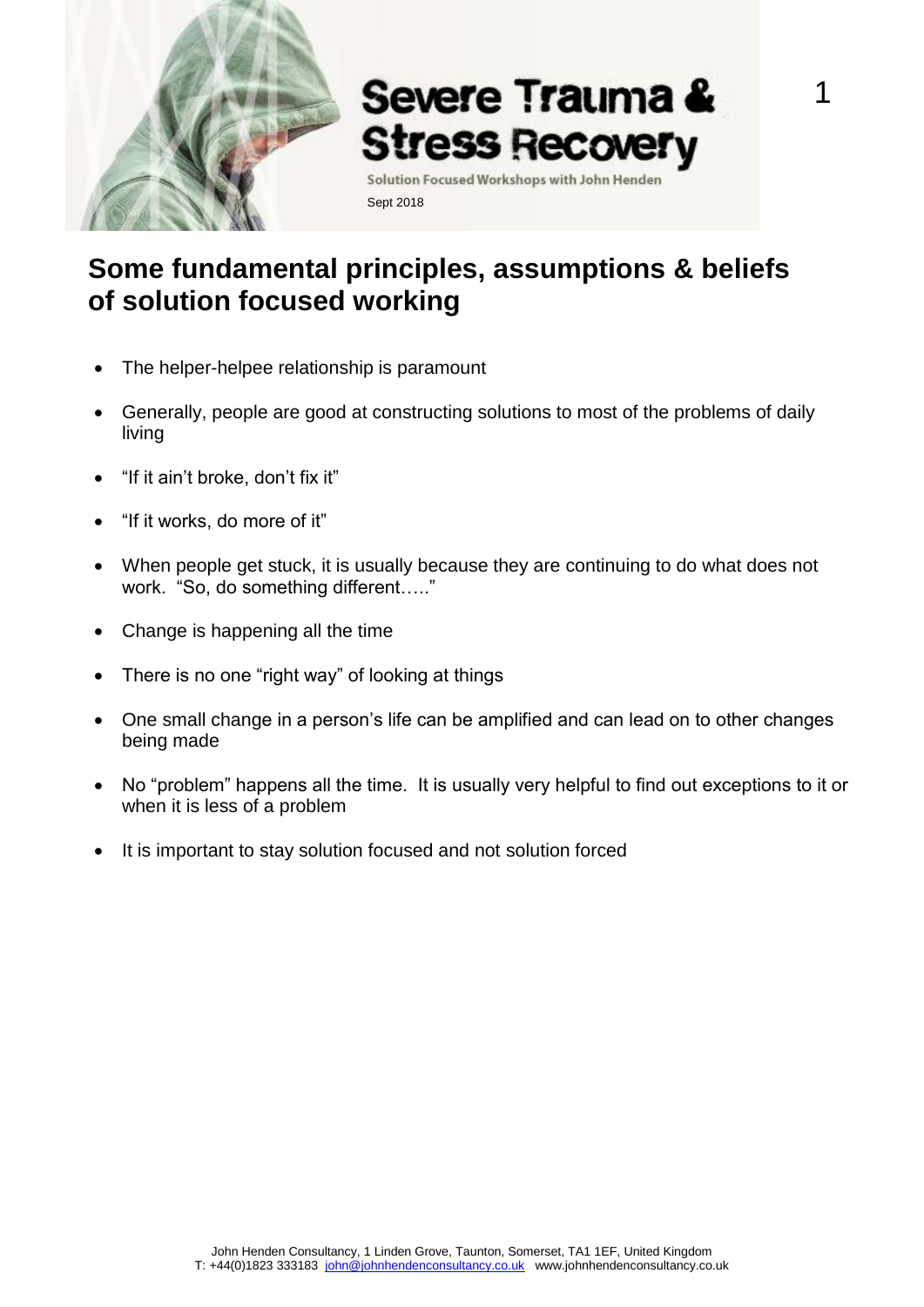



Solution Focused Workshops with John Henden Sept 2018

#### **The 5 o'clock rule for first session**



#### Notes:

- 1. Solution-talk consists of things like: problem-free talk, strengths-based questions, exceptions, pre-session change, the miracle question, scaling, identification of small steps etc.
- 2. 'Problem-talk' consists of what the nature of the problem is: its effects on the client's life, sign & symptons, negativity, general difficulties, failed solutions, setbacks etc.
- 3. The 2 sections in the diagram above are simply overall proportions of 60-minute hour. It does not mean that the first 25 minutes consists only of 'problem-talk', i.e., the session may begin with problem-free talk. Also, as the client is outlining their problem story, the worker will be interrupting with strengths-based questions and asking exceptions.
- 4. For 25 minutes of problem-talk is only a guide. It may be possible for it to be lessened (as in the diagram). It may be more but. Ideally, still less than 30 minutes; otherwise the client will be trained the wrong way.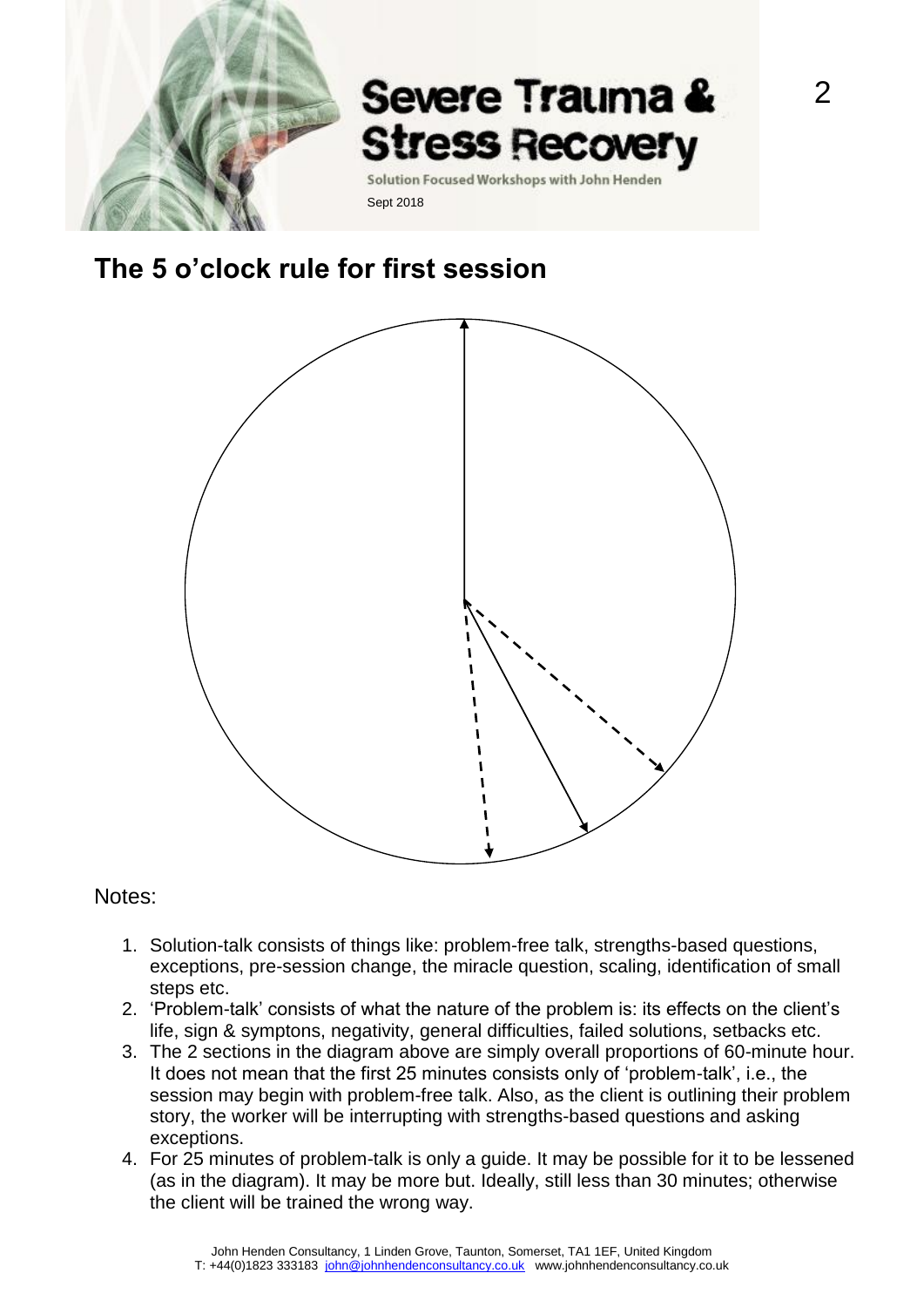

Solution Focused Workshops with John Henden Sept 2018

## **What service users have found to be helpful in this work**

Service users found it helpful when workers:

- Enabled identification of conflicts they were experiencing/feeling
- Encouraged working through these issues, if that is what they wanted
- Promoted self esteem and self confidence
- Encouraged them to take control of their lives
- Allowed them to choose the goals of therapy, in accordance with their wishes and values
- Maximized collaboration; minimized resistance in the work
- Encouraged them to give up secrecy and shame where possible
- Gave information: both verbal and written
- Provided a good quality therapeutic relationship for disclosing: this mobilized the person's capacity for self healing and growth
- Built a trusting relationship
- Provided acceptance and supported and encouraged them to confront conflicts where appropriate
- Helped them to share thoughts and feelings
- Showed understanding
- Gave time
- Enabled correct apportionment of blame
- Acknowledged, validated and normalized wherever possible
- Helped them to express emotions appropriately
- Simply allowed them to disclose what happened in their way
- Asked what they were seeking in treatment and how they will know when treatment has been successful
- Did not assume that they needed to go back and work through traumatic & stressful memories of the incident (some do, some don't)
- On rare occasions, made provisions (e.g. contracts) for safety from suicide, homicide and other potentially dangerous situations, if necessary. It was best when these were mutual.
- Remained focused on the goals of treatment; rather than getting lost in the gory details
- Did not give the message that the person is 'damaged goods' or that their future is determined by having experienced the traumatic or stressful incident
- Admitted sometimes to getting it wrong
- Enabled them to feel safe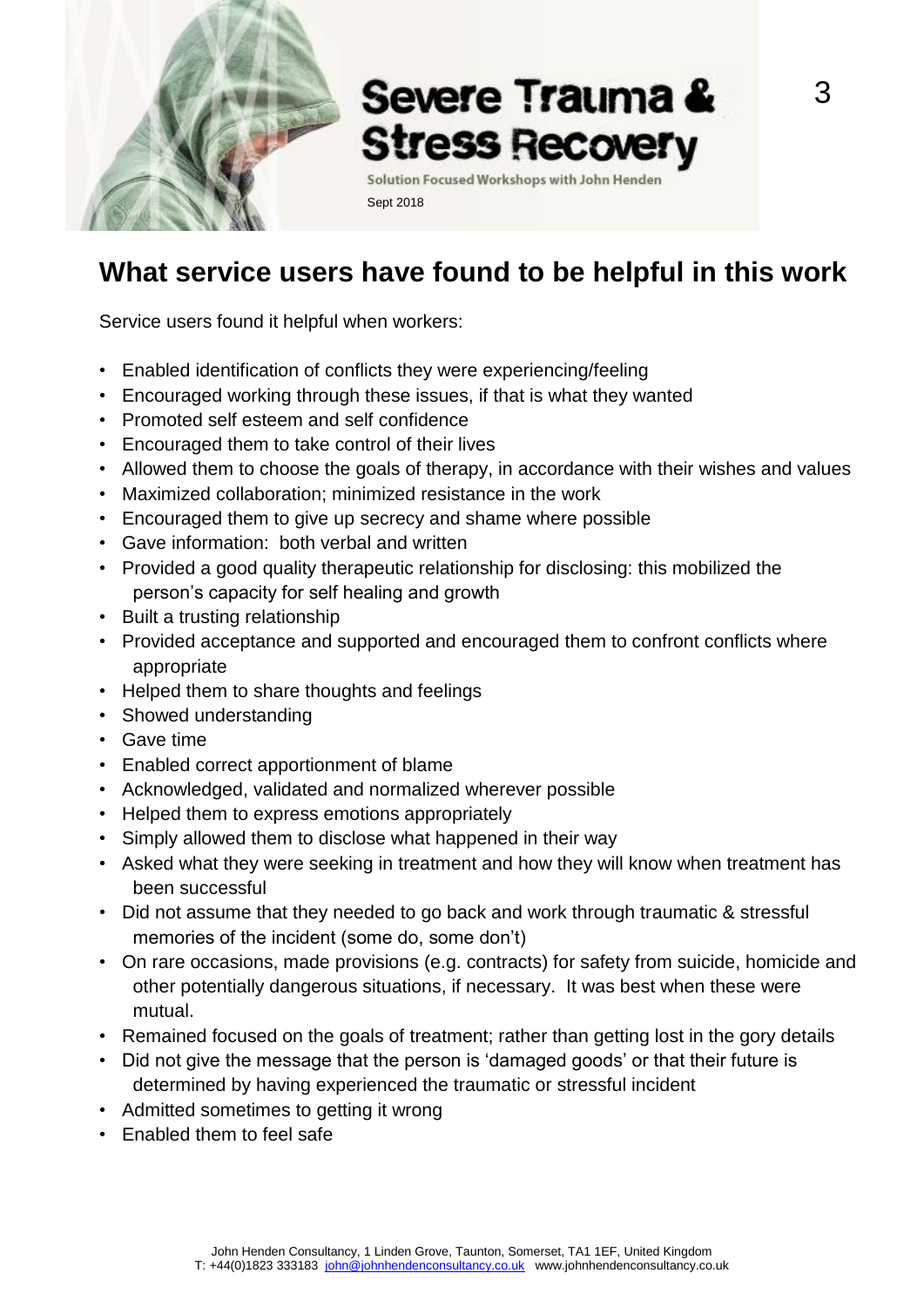

Solution Focused Workshops with John Henden Sept 2018

### **Helpful questions and statements from the worker**

- 1) "How would you like to use these sessions?"
- 2) "How much of the detail do you need to tell me before you are ready to move on?"
- 3) "Would it matter, if you healed yourself without remembering all that happened?"
- 4) "What strengths, qualities or special abilities did you call into play to survive that time/those incidents?"
- 5) "What have you done, up to now, not only to heal yourself, but to be living your life well?"
- 6) "What do you feel you need to tell me, in order for me to be most helpful to you?"
- 7) "What particular techniques do you use to counteract any intrusive thoughts you might be having?"
- 8) "On a scale of 1-10, where are you now, in terms of living life to the full?"
- 9) "What have you put into place so far?"
- 10) "What we know from this type of work, is that rarely, is the victim to blame at all."
- 11) "It is quite common for people to feel guilty, but the guilt belongs with others"
- 12) "What has been particularly helpful to you so far in expressing anger or other strong feelings?"
- 13) "What particular strengths, qualities, resources do you have that you have found to be helpful to you?"
- 14) "What would be the first (smallest) sign that things are getting better; that this is having less of an impact on your life?"
- 15) "What will you be doing differently when this (incident/trauma) is less of a problem in your life?"
- 16) "What will you be doing differently with your time?"
- 17) "What useful things will you be in the habit of saying to yourself?"
- 18) "What will you be thinking about (doing) instead of the thinking about the past?"
- 19) "Tell me about some times when the above is already happening to some (even small) extent."
- 20) "What difference will the above healing changes make when they have been present in your life over an extended period of time?" (Weeks; days; months; years)
- 21) "What do you think that your (significant other) would say would be the first sign that things are getting better?" "What do you think he/she will notice first?"
- 22) "What do you think your (friends; boss, etc.) will begin to notice about you as you heal/move forward even more?"

23)

24)

(Add more of your own)

John Henden Consultancy, 1 Linden Grove, Taunton, Somerset, TA1 1EF, United Kingdom T: +44(0)1823 333183 [john@johnhendenconsultancy.co.uk](mailto:john@johnhendenconsultancy.co.uk) www.johnhendenconsultancy.co.uk  $\boldsymbol{\varDelta}$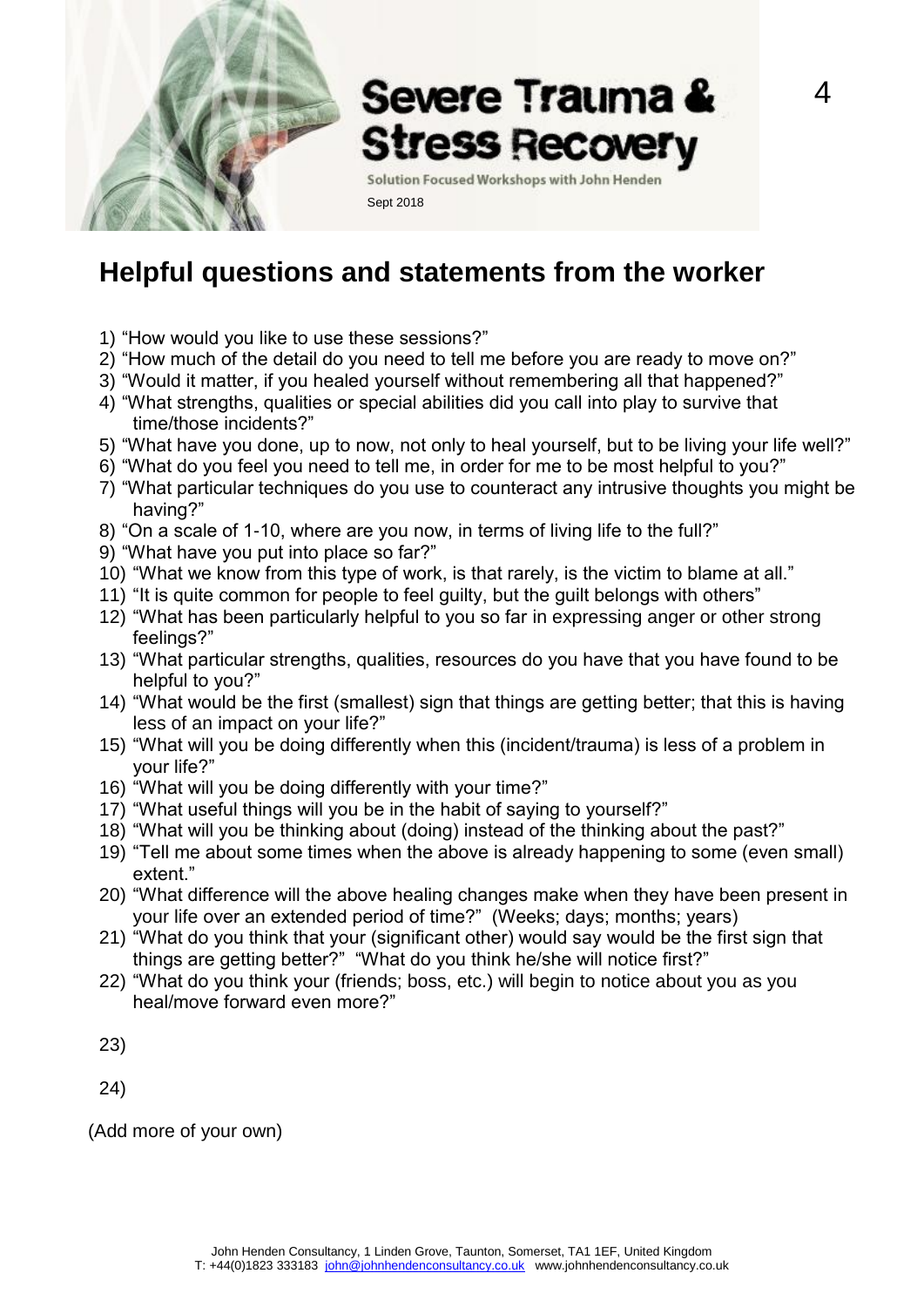

Solution Focused Workshops with John Henden Sept 2018

## **A couple of quick techniques**

#### **1. "That was then, this is NOW!"**

This technique is very powerful for arresting a trigger in its tracks. It ensures the locus of control remains with the service user and not with the trigger, which could easily lead into a flashback.

The secret is to practice saying, "That was then, this is NOW!" on a regular basis, so that it is ready to use, in an instant. Service users should be encouraged to slow down their pace of speech, lower their voice-tone somewhat, and say the sentence forcefully, with the emphasis on the "NOWWWW…!"

With this technique held in readiness – triggers, which are highly unpredictable – need not be feared; instead, they may be welcomed.

One service user who had had several traumatic experiences over a number of years, reported that, on average, he encounters one trigger roughly every 2 weeks; but that this is not a problem, as by using this technique for just a few seconds on each and every occasion, he continues to live life to the full, regardless.

#### **2. "Park it…and move on…"**

A powerful instruction to the mind, for dealing with intrusive thoughts, this technique is a simple statement which acknowledges that the incident occurred, without attempting to bury it in any way.

As a car parking metaphor, it is helpful because the service user can conjure up a picture of parking an old car anywhere they choose (a lay-by, car park, road-side, etc.), and then walking away from it – and onward, along their life-journey.

They may choose to return to the car, from time to time, either to take a fresh look at it; maybe sit inside for a while; or, drive it around a little. In either case, they can park it again, lock it up, move on, returning to their walk along their life-journey.

This metaphor is powerful in another way, as what becomes of cars when they are left parked-up and neglected for a long period of time? They become dusty, covered in cobwebs, the tyres deflate, and brakes & clutch plates become seized. Eventually they become a rusty heap, fit for nothing and certainly, after many years, not something the person would want to revisit anyway. By this time, a great distance has been covered between the 'parked' car and their journey along the path of life. What happens is that, although the car is an important part of the service user's life, its potential to affect them in the present weakens further and further. It begins to become but a distant memory. It is helpful for service users to be encouraged to practice saying the command: "Park it…and move on", a few times in the session, before setting it as a between-session task. Saying it between 10-12 times/week, when intrusive thoughts occur, for a number of weeks, seems to be about right for bedding in this technique effectively.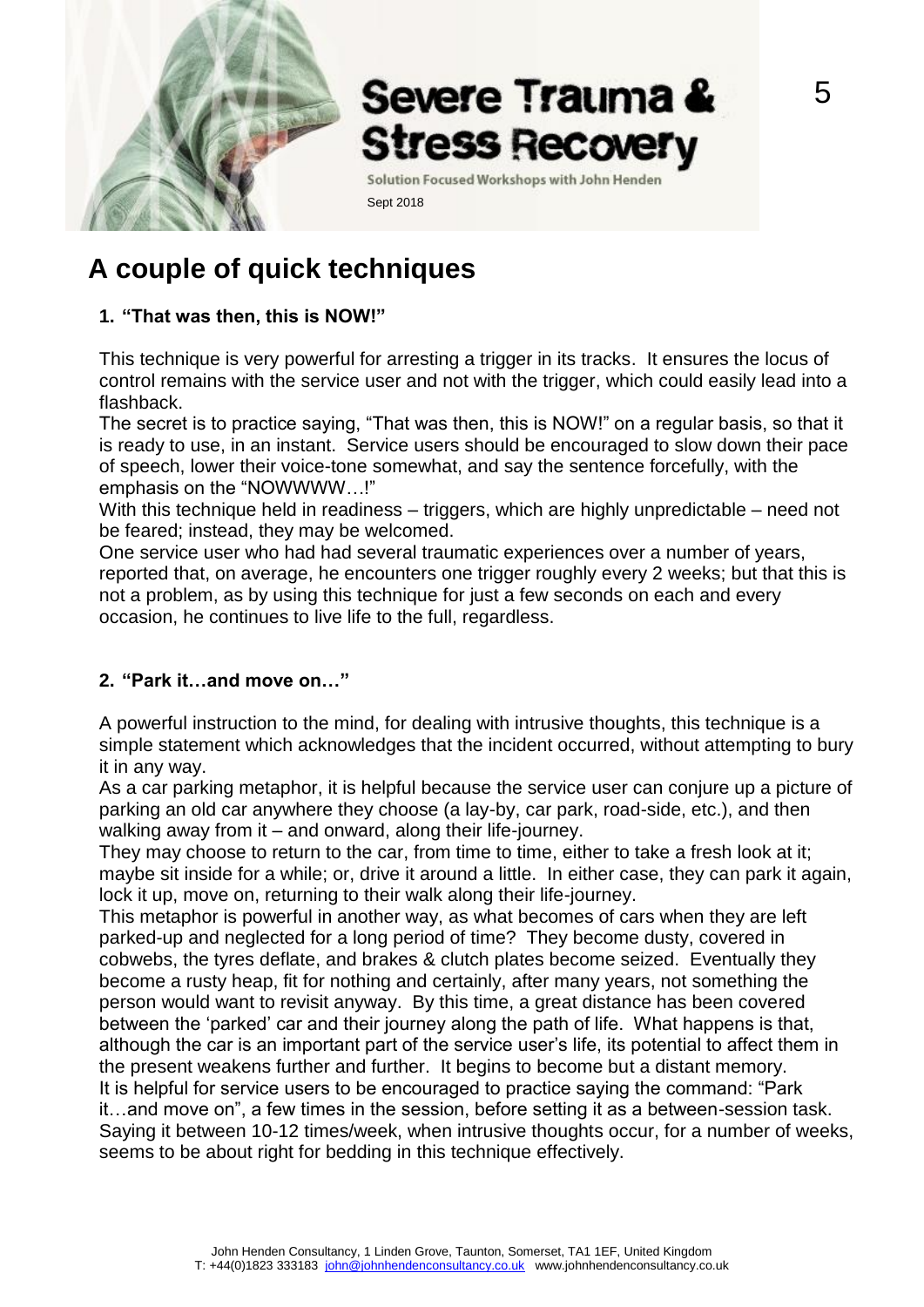

Solution Focused Workshops with John Henden Sept 2018

## **Dual awareness exercise for dealing with flashbacks**

*(Adapted from a protocol drawn up by Babette Rothschild)*

It seems we have got two things going on here.

- **Right now**, I am feeling (isolated/lonely/fearful/etc.) and I am sensing in my body… (3 or so things: i.e. heart racing, perspiring, tremulousness, etc…)
- They are real sensations that's what I am experiencing now because I am remembering the abuse/neglect/trauma/RTA/hold-up/explosion/combat/accident/etc.
- **However, at the same time**, I am looking around where I am now here (the place/room where I am now) and:
	- I can see 5 things…
	- I can hear 5 things…
	- I can sense (feel, smell, taste) the following 5 things…

**And so I know**, the incident/trauma/RTA/hold-up/explosion/accident/etc. is not happening now or any more.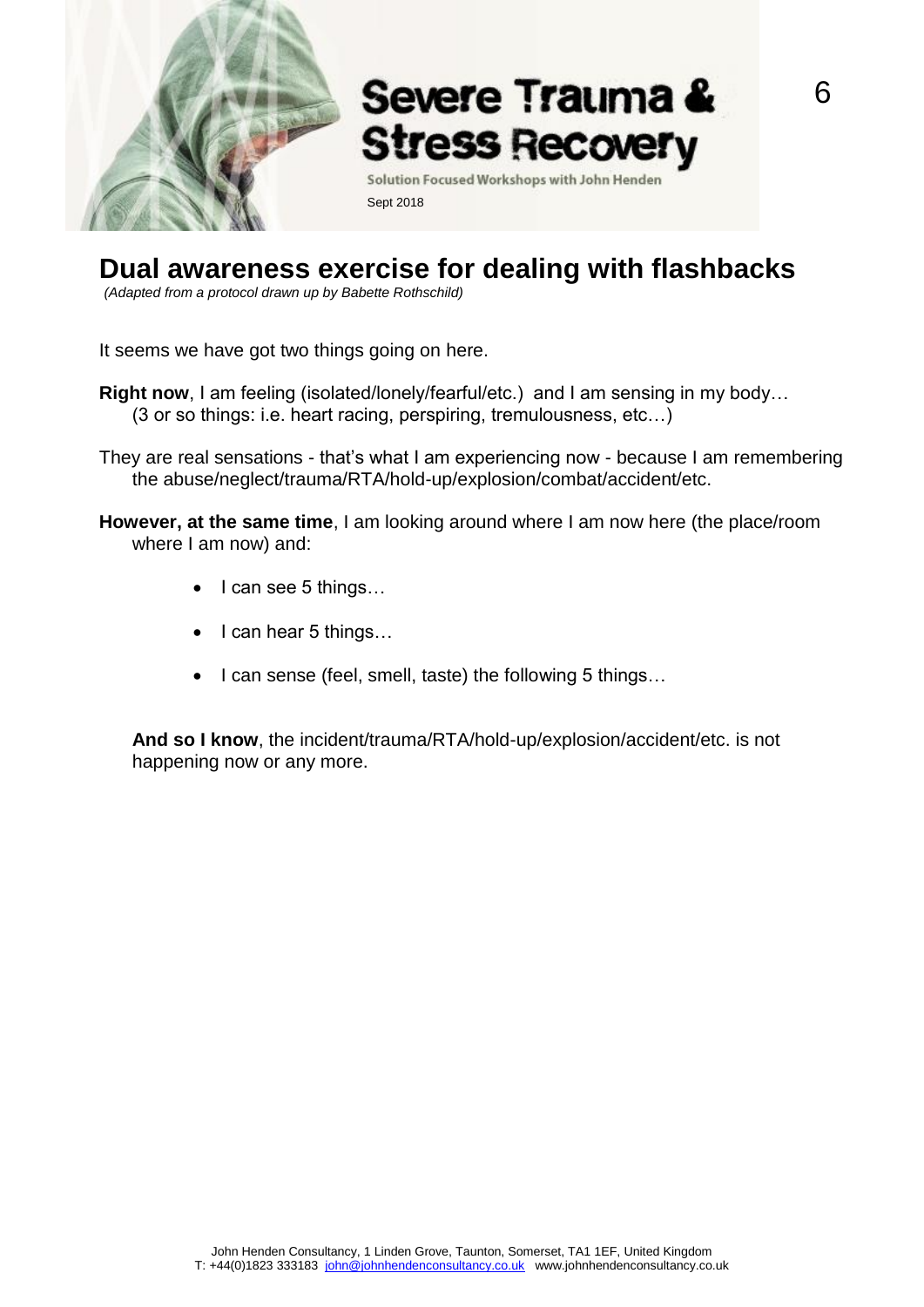

Solution Focused Workshops with John Henden

### **The authentic self, the 3 stages: Victim – Survivor – Thriver**

- *1. Victim: first stage of healing*
- First it is important for you (the service user) to face the reality of the bad or unfortunate thing that happened
- You can then acknowledge the negative feelings and emotions that might be around (grief, anger, sadness, disappointment, frustration, despair, hopelessness, helplessness, etc.)
- Allow yourself to experience these feelings & emotions: and express them safely
- This is a vital part of healing and a valuable part of this stage
- It is also important to recognise that what happened **was not your fault,** so you can let go of self blame and shame. (In the small number of cases where it was your fault, it is important for you to attribute only the correct proportion of blame to yourself. Then, it is important for you to consider in what ways constructively, you may make amends for what occurred)
- Find the courage to tell someone else what happened to you; this breaks down the isolation
- As soon as the victim stage has been acknowledged and understood, you can move into the next stage: Survivor

#### *2. Survivor*

- This begins when you understand you have lived beyond the traumatic or highly stressful experience/s that occurred
- This stage reinforces the fact that it happened in the past
- Then questions may be asked: "How did I survive it?"; "How did I do it?"; and, "What strengths and resources did I use?"
- Acknowledgment of survivor hood involves:
- Developing an inventory of positive personality characteristics
- Identifying and appreciating the internal strengths (knowledge, courage, spirituality and other positive aspects of self which have got you this far)
- Identifying external resources: mates, counsellor/therapist, minister, supportive family members, community support, etc. – at the time of the incident/s and afterwards
- At this stage, you will regain ability to function in everyday life: work, family time, household chores, time with mates, hobbies, community activities, etc.
- **Once you have acknowledged you've survived – skills, strengths, qualities & resources – that have got you to survival and eventual wellbeing: move on to thriving - move on to live life to the full/live as purposeful and meaningful life as possible**

#### *3. Thriver – Living Life to the Full*

- This allows you more freedom than the earlier stages
- It allows you to experience a more compelling present and to contemplate a realistic and achievable future that is more vivid and fulfilling than your past
- It is now possible to enjoy life to the fullest, within any physical limitations you may have
- It is worthwhile to explore possibilities and dreams for the future you may be having right now
- It is now possible for you to express yourself in the most personally rewarding and creative ways available to you
- In this stage, your current experiences and relationships may evoke increasingly a sense of immediacy, wonder and enhanced potential for future growth

(Handout developed from ideas outlined by Yvonne Dolan in her book, *Beyond Survival: Living Well is the Best Revenge*. BT Press 2000)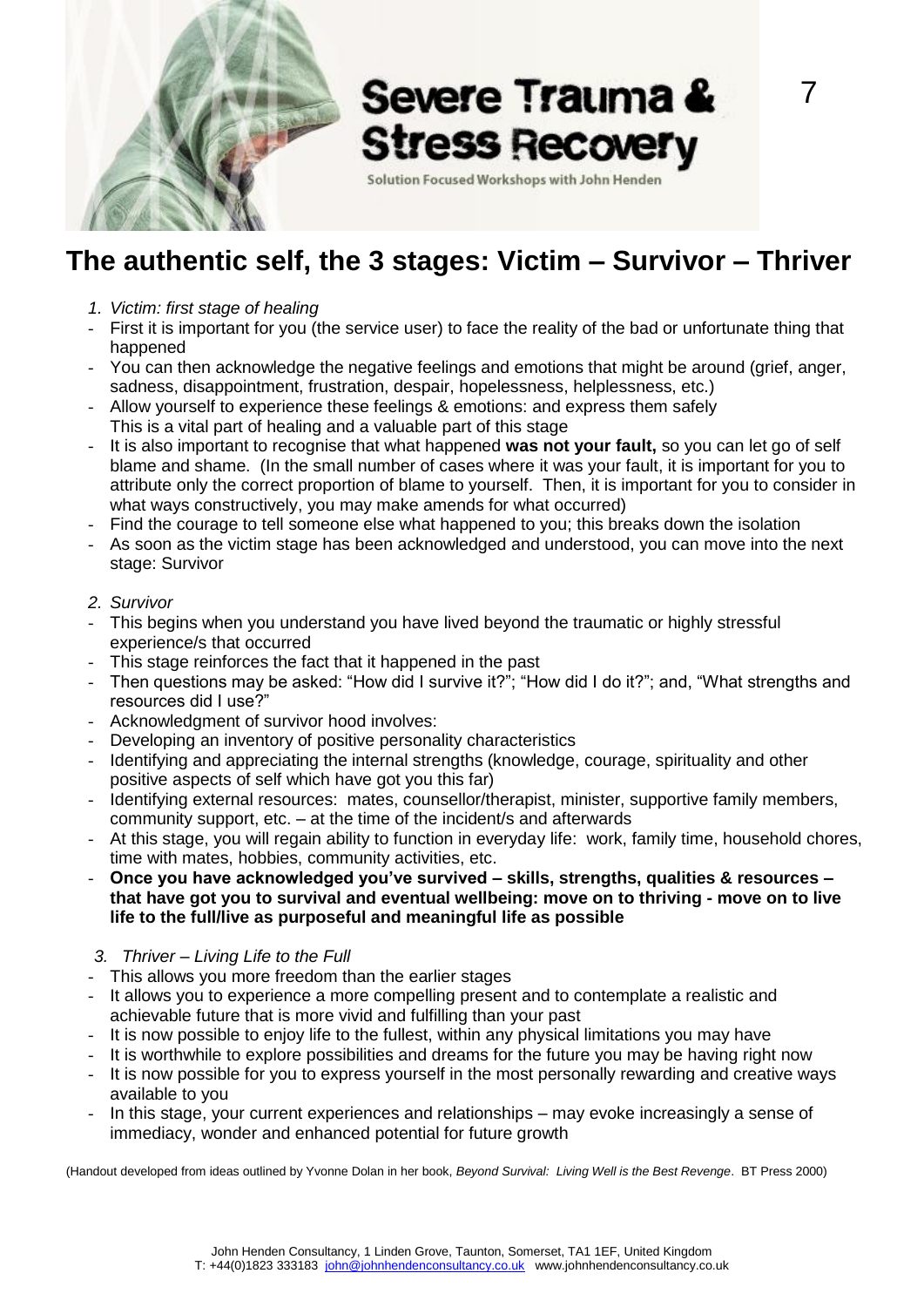

#### **Write, Read and Burn (or Write, Read and Shred)**

Based on a technique from the Milwaukee Brief Therapy Centre, the purpose of this exercise is to resolve negative memories that are intruding upon and constricting your life in the present, in the form of flashbacks or any other kind of intrusive negative thought or image.

8

- 1. First, write down the details of the memory, thought, or image that troubles you.
- 2. Now, write down any feelings you have about the memory, thought or image. If another person is involved in the memory, address these feelings to the person, where appropriate. Include anything you would wish to say or wish you could say to that person.
- 3. Now re-read what you have written, reading it aloud. \*
- 4. Once you have done so, burn the pages.

\*While not essential, sometimes it is helpful psychologically, to have another person present to hear what you read and witness the burning of the pages.

(With full acknowledgement to Yvonne Dolan & Charlie Johnson for the original version)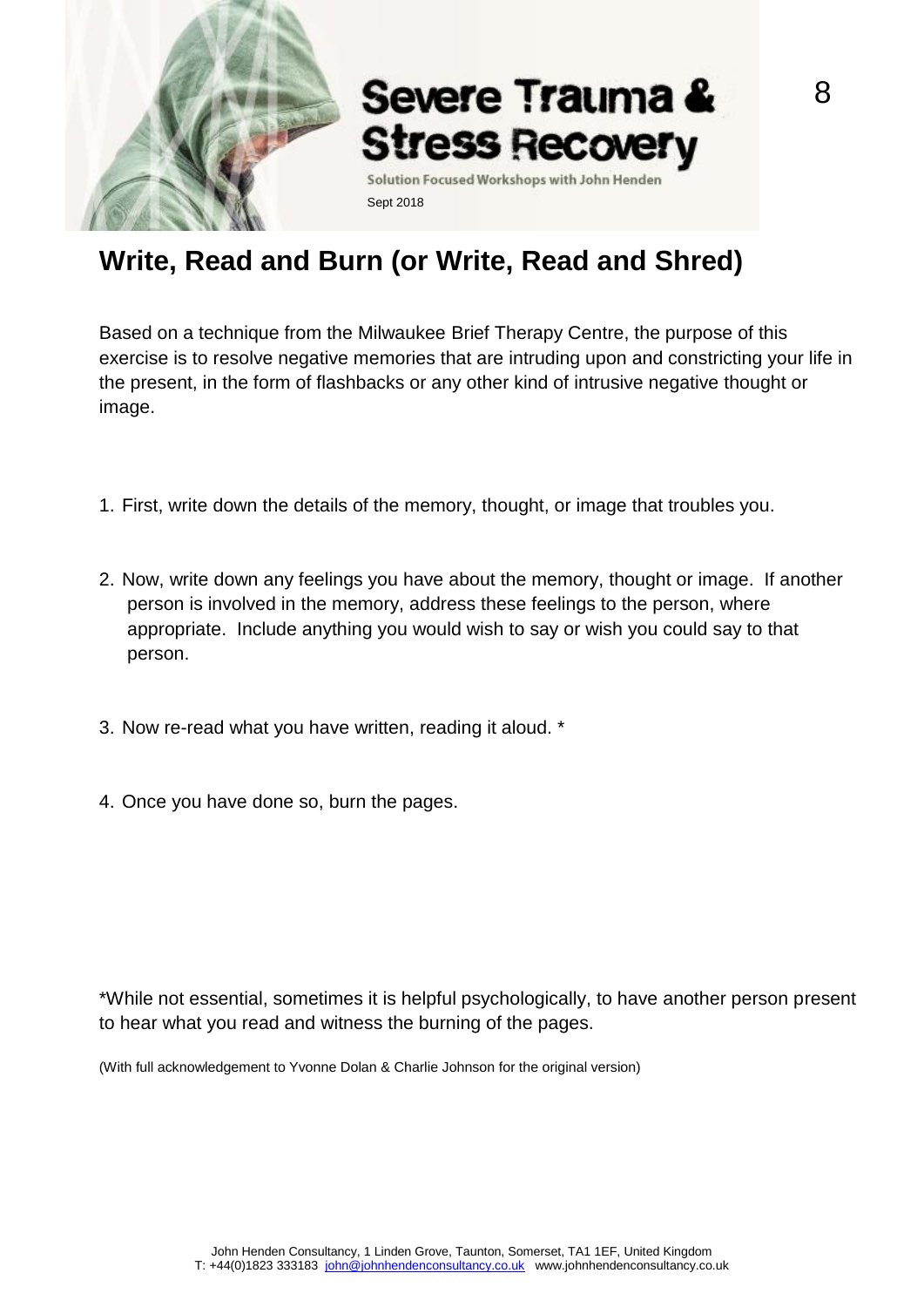



Solution Focused Workshops with John Henden Sept 2018

**The Rainy-Day letter**

Yvonne Dolan, M.A., Charlie Johnson, M.S.W. Copyright 1995

(Excerpted and subsequently amended from: Dolan, Y. (1998) *Beyond survival: Living well is the best revenge.* Used with permission)

While some of life's difficult passages are impossible to anticipate, thankfully, they are not impossible to prepare for; that is the purpose of the 'rainy day letter'. It can function as a bridge over life's chasms, not in the sense of providing numbing or 'faking' the experience, but rather as a way to help transform difficult moments into experiences of mastery and hope. It is ironic that the very times when one most needs to remember strengths and resources are often those occasions when it is easiest to forget about them. The Rainy-Day Letter, or if you prefer, 'Rainy-Day Postcards', are a way to remind yourself of strengths and resources at those very times, when they are most needed.

#### **How to make your own 'Rainy-Day letter':**

This is a letter from you to you. It should be written not in a moment of despair, but in a moment of relative calm and well-being. It is an emotional insurance policy against the inevitability of those darker moments that come at various times in life, a sort of "emergency road side repair kit" for the spirit. The letter should contain, but is not limited to the following:

- A list of nurturing activities to do
- A list of nurturing people to call
- Reminders of your positive character traits
- Reminders of spiritual or philosophical beliefs that strengthen you
- Reminders of some of your dreams and hopes for the future
- Special advice or other reminders important to you
- A reminder of the tools & techniques that you have found helpful so far

Once completed, put the Rainy-Day Letter in a place where you can easily find it whenever needed. Some people like to make several copies so that they can carry one in a briefcase or purse, leave one in a special drawer or car glove compartment, etc.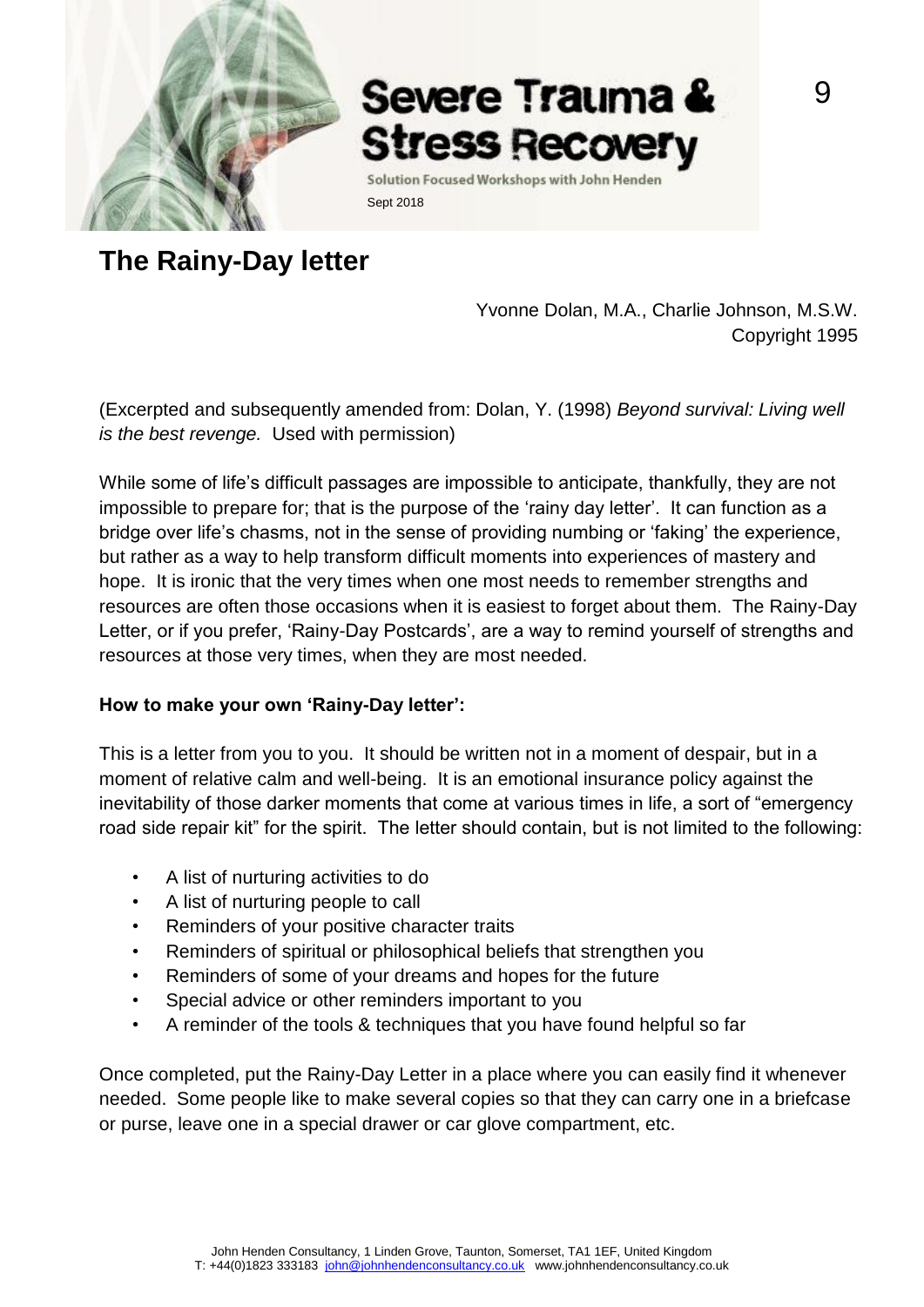

Solution Focused Workshops with John Henden Sept 2018

#### **How to avoid re-traumatisation and re-victimisation**

- 1. Show compassion and deep empathy
- 2. As the service user discloses: acknowledge, validate and normalise all feelings & sensations expressed
- 3. Ask strength-based questions, interrupting as appropriate whilst the client is disclosing, as follows:
	- How did you cope at the time?
	- What got you through all this?
	- What most helped?
	- How did you do that?
	- How did you know how to do that?
	- Looking back on what happened, in what ways has it made you a more determined and/or stronger person?
	- Awful though it was, which aspects of surviving it have made you a better person?
- 4. It is important to compliment sincerely, where appropriate, both as the service user is disclosing; and most importantly at the end of the session.
- 5. Treat the content with care, respect and in a supportive manner
- 6. Value and affirm throughout, both verbally and non-verbally
- 7. Keep your own and your service user's eyes on the treatment goals
- 8. Keep to the '5 o'clock rule' (see separate handout)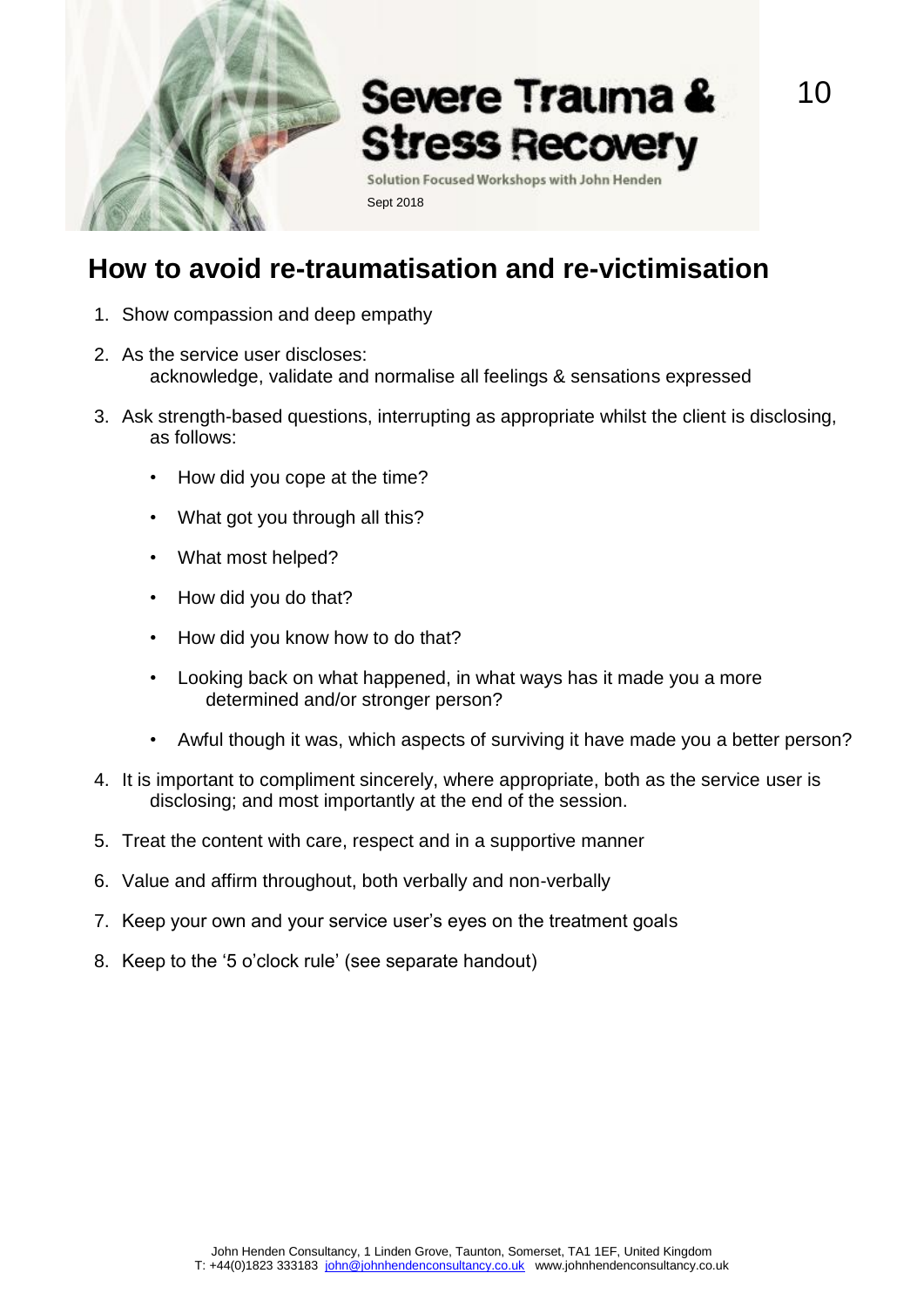

Solution Focused Workshops with John Henden Sept 2018

### **The solution focused 'Feelings Tank'**

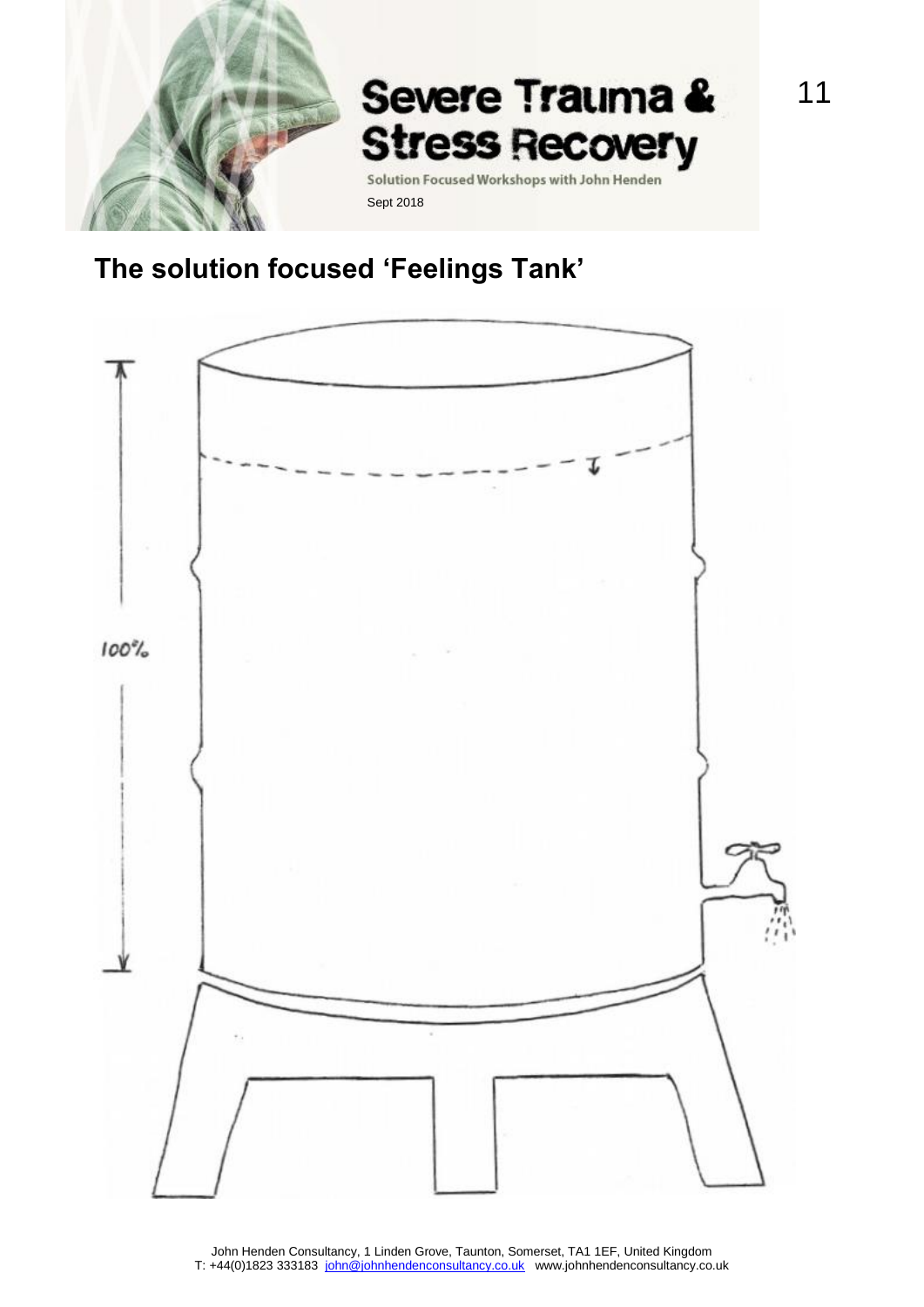

Solution Focused Workshops with John Henden Sept 2018

### **Blocs to disclosing**

| Gender of worker                                                                                     | guilt          |                            | shame                           |  |
|------------------------------------------------------------------------------------------------------|----------------|----------------------------|---------------------------------|--|
| Not being believed                                                                                   |                | poor basic personal skills |                                 |  |
| Fear of consequences                                                                                 |                | fear of rejection          |                                 |  |
| Loss of control                                                                                      |                |                            | rank/perceived status of worker |  |
| Special needs disability                                                                             | inarticulation |                            | denial                          |  |
| Feeling unsafe                                                                                       |                | non-recognition            |                                 |  |
| Feeling dirty, damaged goods and not wanting to infect/affect worker                                 |                |                            |                                 |  |
| Not wanting to be seen in poor light by worker                                                       |                |                            | embarrassment                   |  |
| Religious beliefs                                                                                    |                | reaction of worker unsure  |                                 |  |
| Previous poor experiences when disclosing                                                            |                |                            |                                 |  |
| Fear of being judged                                                                                 |                | cultural                   |                                 |  |
| Fear of being seen as weak/different/abnormal                                                        |                |                            |                                 |  |
| Not trusting the environment (answerphone for messages, paper thin walls, too many<br>windows, etc.) |                |                            |                                 |  |
| Believing the worker's knowledge of the subject is insufficient                                      |                |                            |                                 |  |

Feeling the worker has undeclared secrets of their own, in the same territory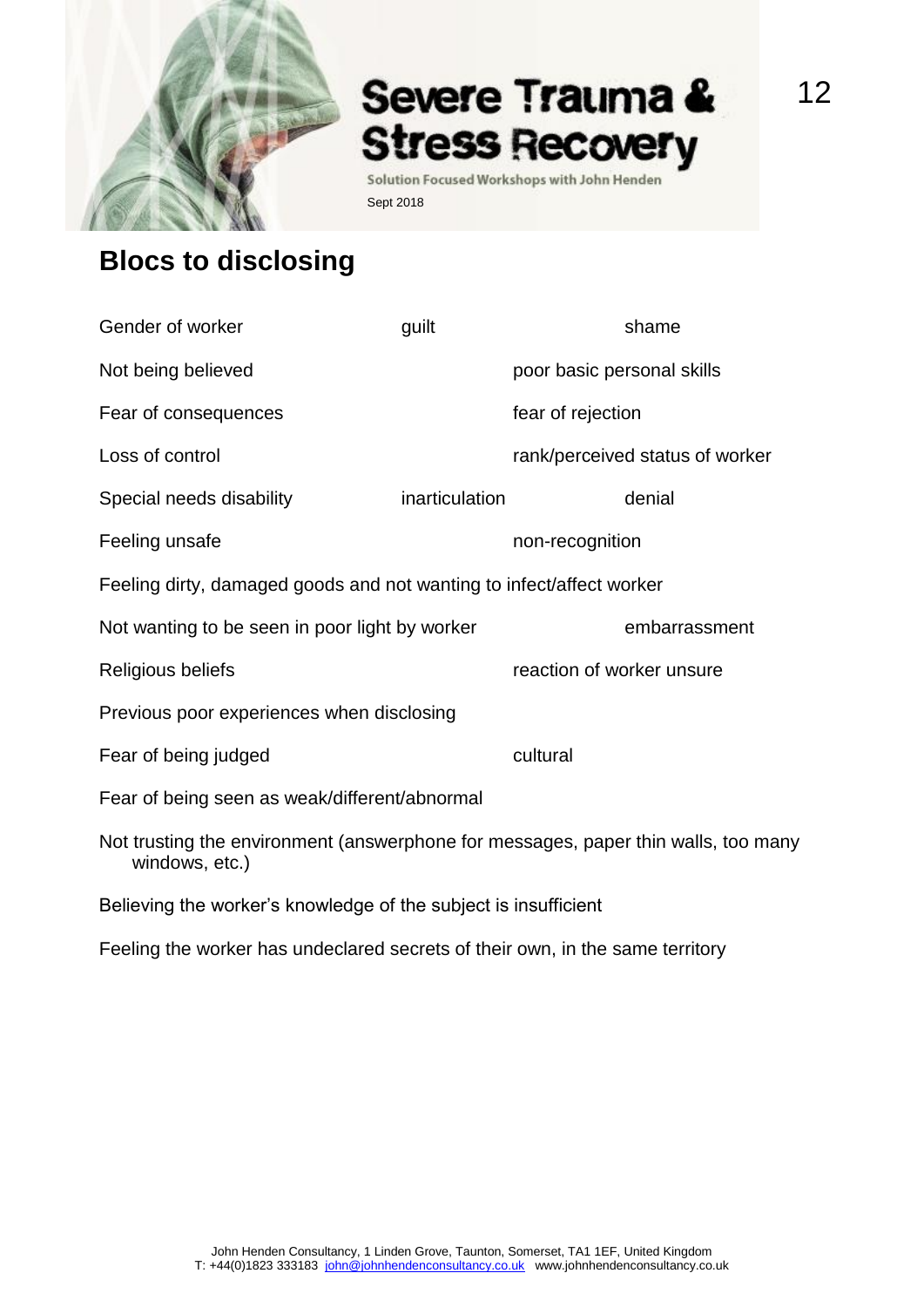

Solution Focused Workshops with John Henden Sept 2018

**The letter from the future**

Yvonne Dolan, M.A. Copyright 1995.

13

#### *This letter is to be written and not mailed.*

Pick a time in the future: 5, 10, 15, 20 years from now, or any length longer or shorter, that is meaningful to you.

Date the top of the letter with the imaginary future date.

Imagine that the intervening years have passed and you are writing to a friend (pick someone you know and like). Use the friend's name in the salutation, as in, Dear (friend's name). Or, if you prefer, pick some other supportive person to whom you can comfortably imagine writing.

The purpose of dating the letter and writing it to someone you actually know is to strengthen the psychological realism of the letter for you on both an unconscious and conscious level. Imagine that in this future, you have resolved whatever problems that are troubling you at the present time. Describe what helped you resolve those problems. At the time of the letter writing, you are living a wonderful, joyous, healthy and satisfying life. Describe how you are spending your time, where you are living, your relationships, beliefs and reflections on the past and future.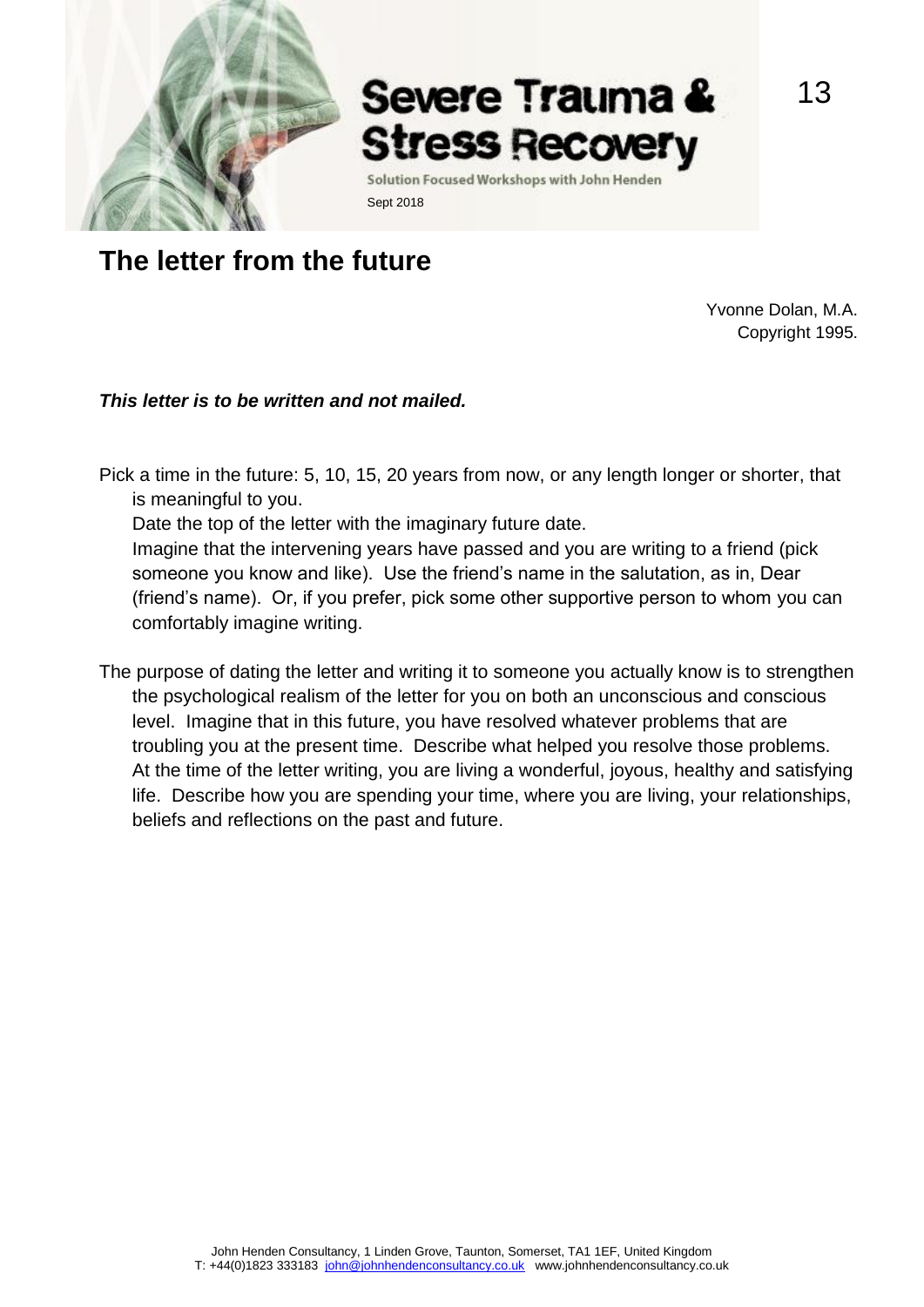

Solution Focused Workshops with John Henden Sept 2018

#### **How to use the letter from the future**

Now that you have completed the letter, what did you learn?

What did you include in the letter that is not yet happening in your life? What would be the smallest\* behavioural step you could take towards making one of those things begin to happen? Do you want to try that step?

What difference would that small step make if it continued over time?

Are other small steps needed?

What would be the next smallest one?

What will the result(s) be for each of the steps you can identify?

Do you want to start? If not, is it the wrong goal? If you want to start, but feel stuck, are there any advantages to not starting? If so, is there some way that some of the advantages of not starting (such as extra time, etc.) could be preserved to some degree without you staying stuck? What will be the consequences (how will you feel in 5, 10, 15, 20 years, if you do not start?) The purpose of this question is to identify your motivation. If you still want to start, don't be discouraged by the smallness of steps. If you need inspiration for the power of small steps, go and interview a successful quilter, or writer, or tile layer, or anyone who has work that progresses gradually. In fact, what work doesn't progress gradually? You are your own greatest project!

\*Sometimes people ask, "Why imagine the smallest sign, why not big, glorious signs?" My aim here is to make whatever changes you desire become unintimidating, to scale them down to a level that is comfortably achievable for you, so that your goal is reachable. I do not believe that people fail to make changes because they are lazy. What passes for laziness is usually fear, demoralisation or despair. The smallness of these signs is intended to overcome fear and demoralisation, and to allow you to complete your own version of the proverbial Chinese Journey of a Thousand Miles, one small achievable step at a time. If the steps you identify seem too small, simply make them larger, taking care to make them no larger than is "do-able" in the next day or two. Then proceed. Remember, if the process stalls, or if you become overwhelmed or stuck, check to see if the goal is truly what you want, and if so, ask yourself if the step needs to be made smaller. Keep making it smaller until it is one you can do. Don't give up; you deserve the life you want.

(Revised version used with permission from Yvonne Dolan; and to whom full acknowledgement is given.)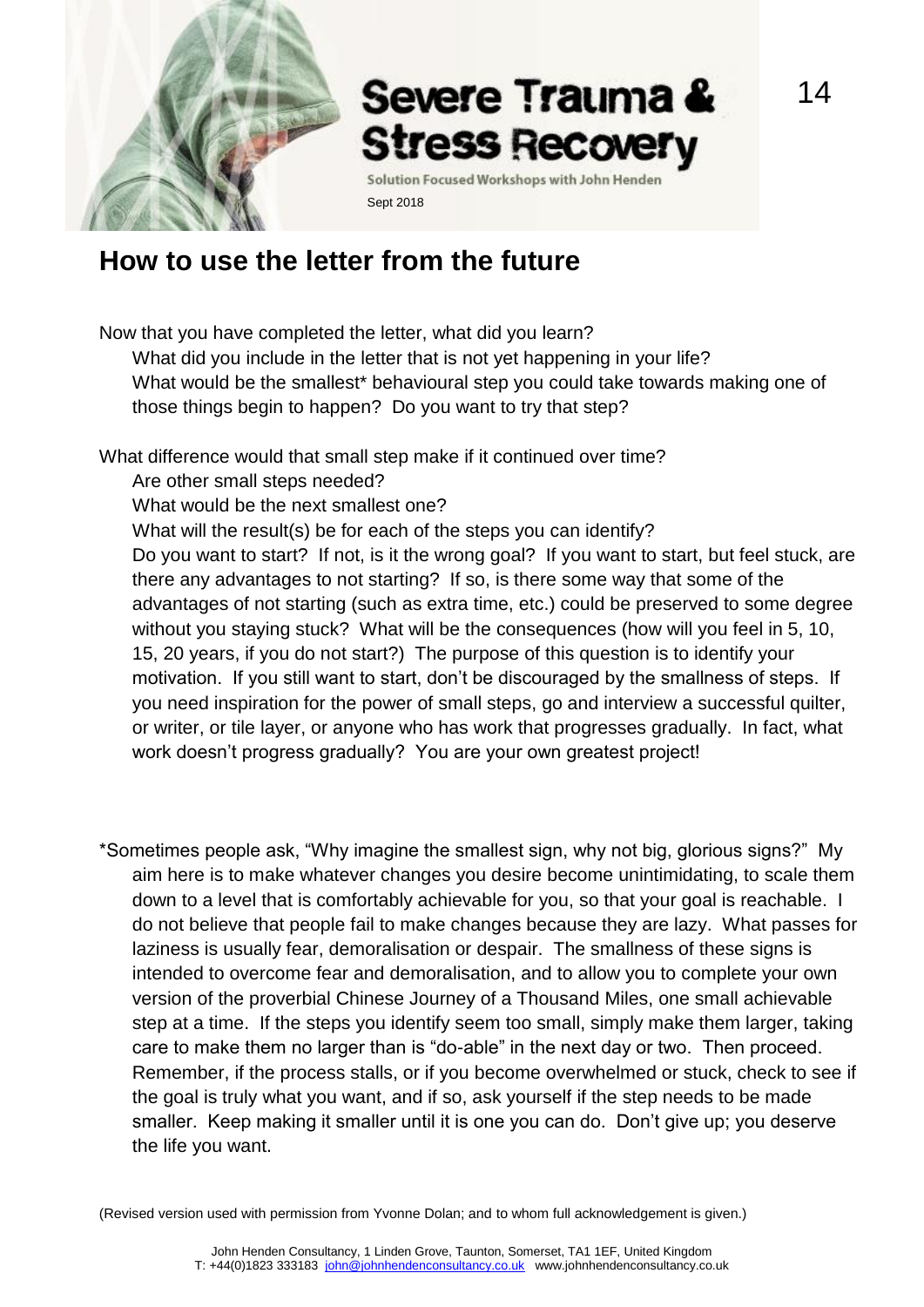

#### **How to beat the** *"If only"* **monster on the shoulder**

- "If only…" can be a handicapping recurrent thought for service users, in that is has the powerful result of keeping them stuck in the present.
- The technique for dealing with it is an adaptation of that used by Frederike Jacob in her excellent book, Solution Focused Recovery from Eating Distress, where she introduced the notion of "The Eating Disorder Monster." In both cases, what service users are encouraged to do is to externalise the problem and sit it on the shoulder, such that it can be defined as an entity in its own right, rather than being an integral part of the person.
- Once sat on the shoulder, not only can the service user get a good look at it, in its entirety, but can also get into direct and assertive conversation with it. The objective of these conversations is to beat it/outsmart it/defeat it/put it on the back foot/etc. Most service users seem to prefer "beat it" because of the double meanings conjured up thus: "Successfully argue against it"; "beat it physically"; or "persuade it to beat it (leave altogether)."
- "If only…", if allowed to persist, is very controlling and disempowering for individuals experiencing it. As workers, it is important to encourage service users to regain both control and power. This technique achieves both.
- How is this achieved? Sometimes it is helpful to ask service users to describe their "If only…" monster, once they have been encouraged to take it out of their body and placed it on their shoulder. The most important part of the technique is the next part, when the person is asked to come up with 3 or 4 things they would like to say to their monster, in order to begin defeating it. Some typical commands service users have come up with are:

**"It's happened, and there's nothing anyone can do about it!" "Shut up! Get out of my life. I'm moving on." "Go and take a running jump! And I hope you will kill yourself!" "I'll give you more than "If only…", if you don't shut it!"**

As with other techniques, it is helpful if service users are encouraged to practise the technique in the session, before being instructed to practise it as a between-session task. Practising it about 10-12 times/week for a few weeks has very beneficial effects; transferring the power and control back from 'the monster' to the service user.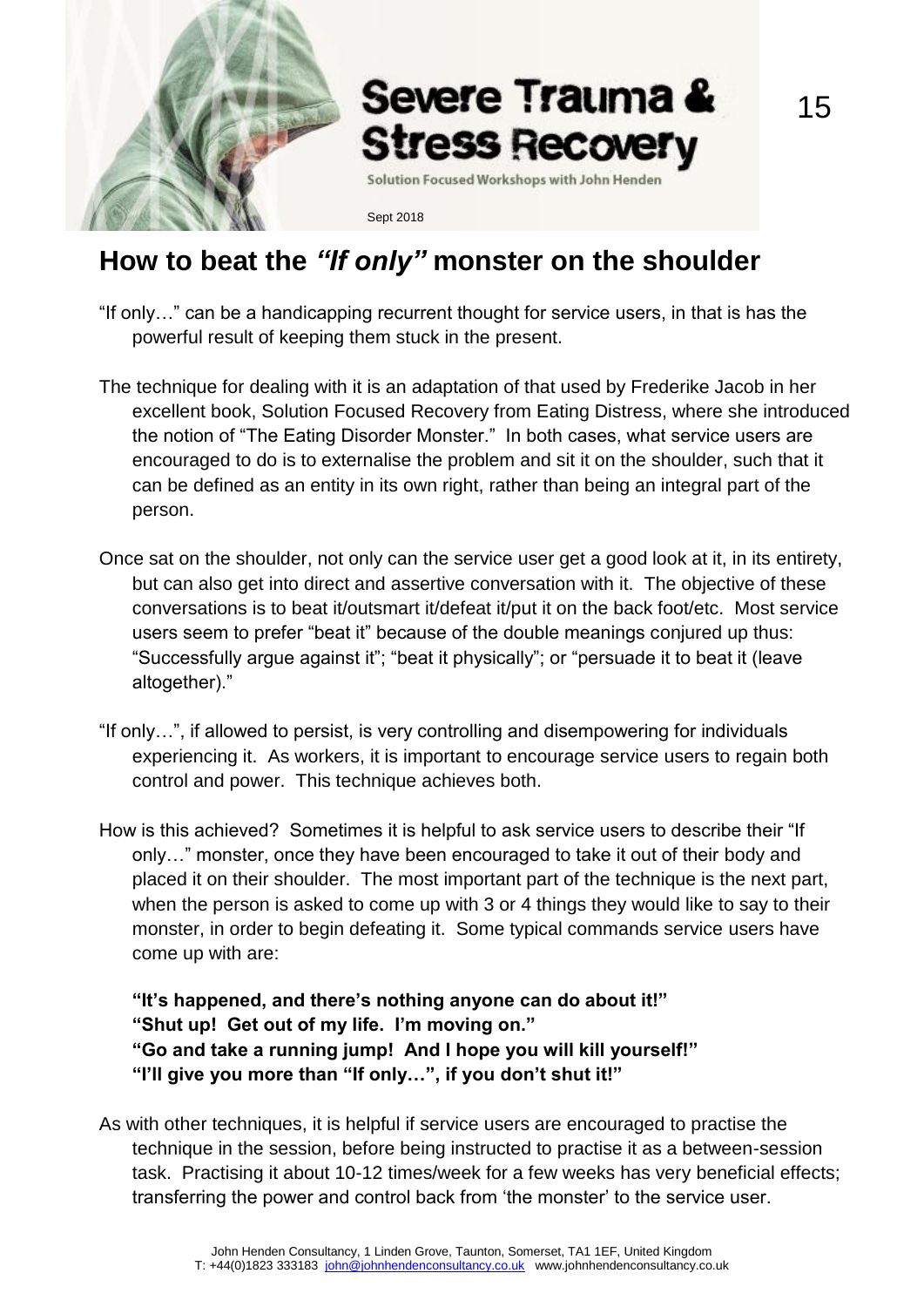

Solution Focused Workshops with John Henden Sept 2018

### **Extra Bits and Pieces**

- 1. Formula First Session Task (FFST) Adapted version "Between now and when we meet . . . I'd like you to notice . . . What you have done already to process the memory of this event/put it away safely. Can you do that for me?"
- 2. Exception finding questions

"Tell me about a time when the problem is not happening at all; or, is happening less." "Tell me about times when you are coping better with this situation."

Threefold purpose:

- 1. Shows the client it is not 100% bad, 100% of the time
- 2. Shows that you expect there to be better times
- 3. There are grounds for hope

3. The Neuroscience

van der Kolk, Bessel (2014) *The Body Keeps the Score: Mind, brain and body in the transformation of trauma.* Penguin: Random House

LeDoux, Joseph (2011) *The Emotional Brain: from the humanities to neuroscience and back again.* Copernicus Centre Lecture. YouTube video

LeDoux, Joseph (2012) *Joseph LeDoux's Biggest Discoveries*. YouTube video

4. Beginning second and subsequent sessions

4 x step process:

- 1. Elicit positive change: "What's better?"
- 2. Reinforce: "How did you do that?"

"How did you know how to do that?"

"What have you learned by doing that?"

3. Amplify: "What else is better?"

"Who's noticed things are better?"; "What have they noticed?"

4. Build on improvement: "As a result of doing this, what else might you do?" "What might be your first small step?"

#### 5. 3 x part ending:

- a. Acknowledgement, validation and complimenting
- b. Bridging statement/rationale for the task
- c. Task/homework
	- i. notice: ii. think about: iii. do

Date and time of next appointment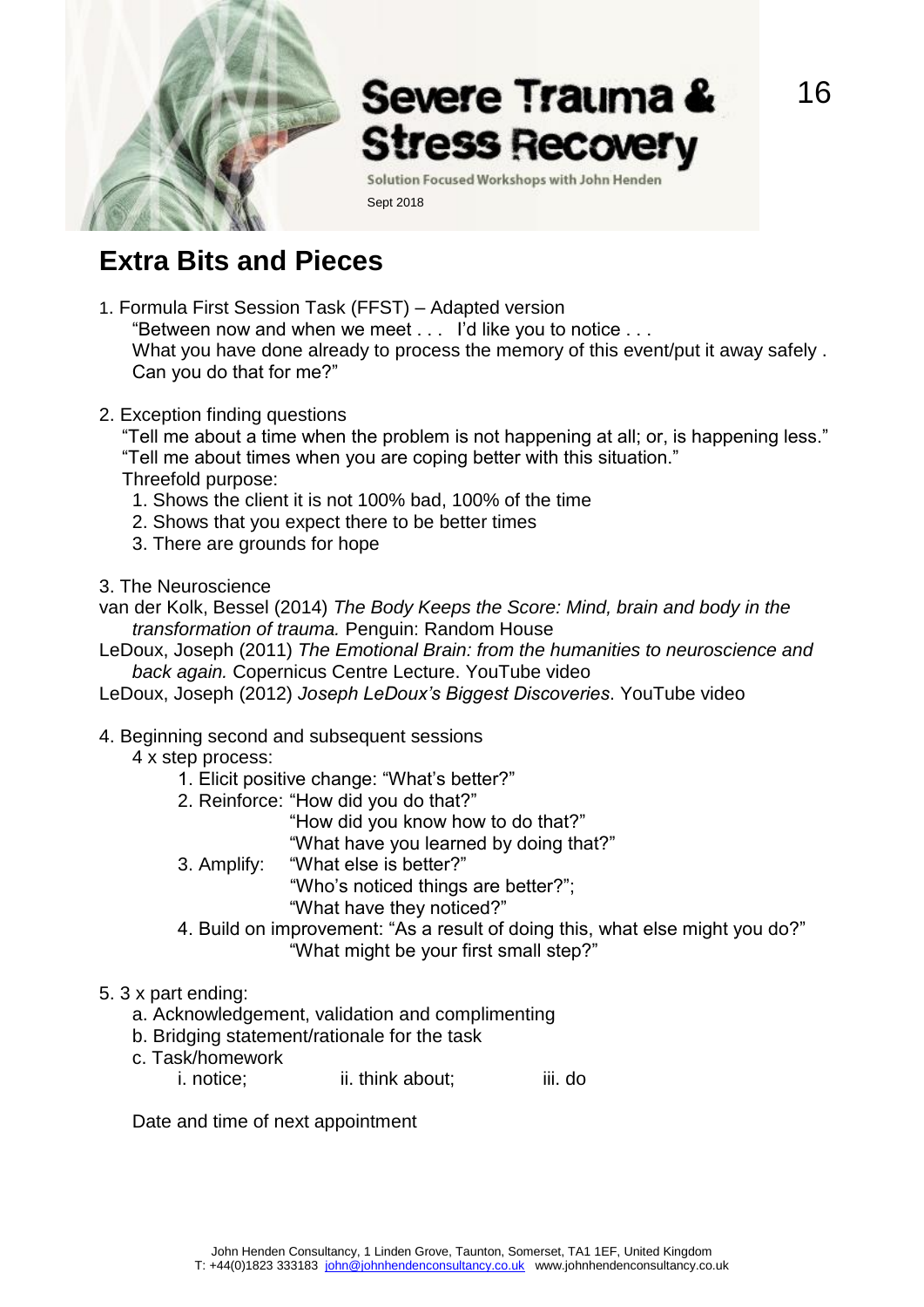

17

Solution Focused Workshops with John Henden Sept 2018

## **Benefits to doing this important work**

| No to:                                                            | Yes to:                                                                          |
|-------------------------------------------------------------------|----------------------------------------------------------------------------------|
| Life of fear & anxiety                                            | Successful personal relationships                                                |
| Marital/Couple break-up                                           | Quality family life                                                              |
| Existence as a victim/survivor                                    | Passing on tips & techniques to other survivors                                  |
| Constant pulling around the PTSD ball & chain                     | Living Life Well                                                                 |
| Excessive use of drink, drugs or tobacco, to<br>cope              | Healthy living/eating                                                            |
| Feeling out of control                                            | Feeling in control, living life well                                             |
| Finding difficulty resting or doing nothing in<br>particular      | Physical fitness, as much as possible                                            |
| Feelings of stuckness                                             | Feelings of great joy, from time to time                                         |
| Fearful of unexpected triggers                                    | Welcoming triggers on which to practise<br>techniques learned                    |
| Difficulties with every day functioning                           | Getting on well with day to day tasks                                            |
| Feeling that life is meaningless & pointless                      | Having a sense of meaning & purpose in life                                      |
| Disturbed sleep with recurrent nightmares                         | Settled sleep patterns                                                           |
| Feeling odd & disconnected from people                            | Enjoying a connectedness with people -<br>especially loved ones                  |
| Reliving constantly, what happened                                | Regarding what happened as being part of life,<br>but not being dominated by it. |
| General unhappiness and discontentedness<br>with life             | Personal goals & targets in life to look forward<br>to                           |
| Sudden & unpredictable outbursts of anger                         | Safely controlled aggression                                                     |
| Isolating self excessively from family & friends<br>in particular | Having a forward view of life in terms of<br>chapters yet to be written          |